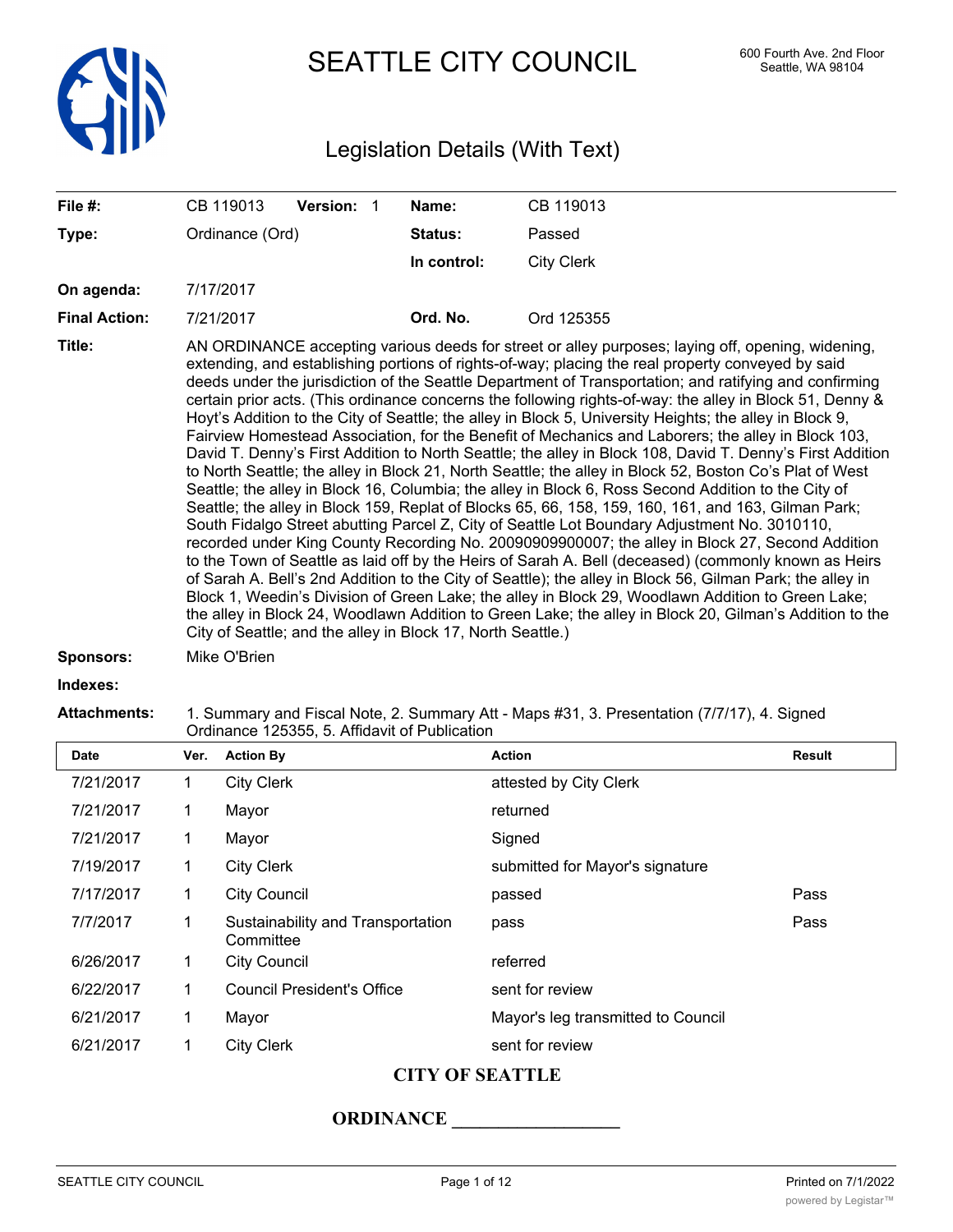# COUNCIL BILL \_\_\_\_\_\_\_\_\_\_\_\_\_\_\_\_\_\_

AN ORDINANCE accepting various deeds for street or alley purposes; laying off, opening, widening, extending, and establishing portions of rights-of-way; placing the real property conveyed by said deeds under the jurisdiction of the Seattle Department of Transportation; and ratifying and confirming certain prior acts. (This ordinance concerns the following rights-of-way: the alley in Block 51, Denny & Hoyt's Addition to the City of Seattle; the alley in Block 5, University Heights; the alley in Block 9, Fairview Homestead Association, for the Benefit of Mechanics and Laborers; the alley in Block 103, David T. Denny's First Addition to North Seattle; the alley in Block 108, David T. Denny's First Addition to North Seattle; the alley in Block 21, North Seattle; the alley in Block 52, Boston Co's Plat of West Seattle; the alley in Block 16, Columbia; the alley in Block 6, Ross Second Addition to the City of Seattle; the alley in Block 159, Replat of Blocks 65, 66, 158, 159, 160, 161, and 163, Gilman Park; South Fidalgo Street abutting Parcel Z, City of Seattle Lot Boundary Adjustment No. 3010110, recorded under King County Recording No. 20090909900007; the alley in Block 27, Second Addition to the Town of Seattle as laid off by the Heirs of Sarah A. Bell (deceased) (commonly known as Heirs of Sarah A. Bell's 2<sup>nd</sup> Addition to the City of Seattle); the alley in Block 56, Gilman Park; the alley in Block 1, Weedin's Division of Green Lake; the alley in Block 29, Woodlawn Addition to Green Lake; the alley in Block 24, Woodlawn Addition to Green Lake; the alley in Block 20, Gilman's Addition to the City of Seattle; and the alley in Block 17, North Seattle.)

# **BE IT ORDAINED BY THE CITY OF SEATTLE AS FOLLOWS:**

Section 1. The Deed for Street/Alley Purposes, dated September 18, 2000, by ARCHER F S, INC., a

Washington corporation, that conveys and warrants to The City of Seattle, a municipal corporation of the State

of Washington, for street/alley purposes the following described real property in Seattle, King County,

Washington:

The Northerly 2.00 feet of Lots 14 through 17, inclusive, Block 51, Denny & Hoyt's Addition to the City of Seattle, according to the plat thereof recorded in Volume 2 of Plats, page 136, records of King County, Washington;

Except that portion thereof lying above an incline plane having an elevation of 43.7 feet, City of Seattle, Datum, at the Westerly line of said Lot 14 and having an elevation of 47.0 feet, City of Seattle Datum, at the Easterly line of said Lot 17;

Situate in the city of Seattle, county of King, state of Washington.

(Right-of-Way File Number: T2000-3; a portion of tax parcel number 197220-4205; King County Recording Number 20001016001266)

is hereby accepted, laid off, opened, widened, extended, and established upon the land described in this section.

Section 2. The Deed for Alley Purposes, dated March 30, 2014, by JONATHON SCOTT GRIFFIN and

SHANNA MARIE LISHERNESS GRIFFIN, husband and wife, and MARK H. GRIFFIN and EMILY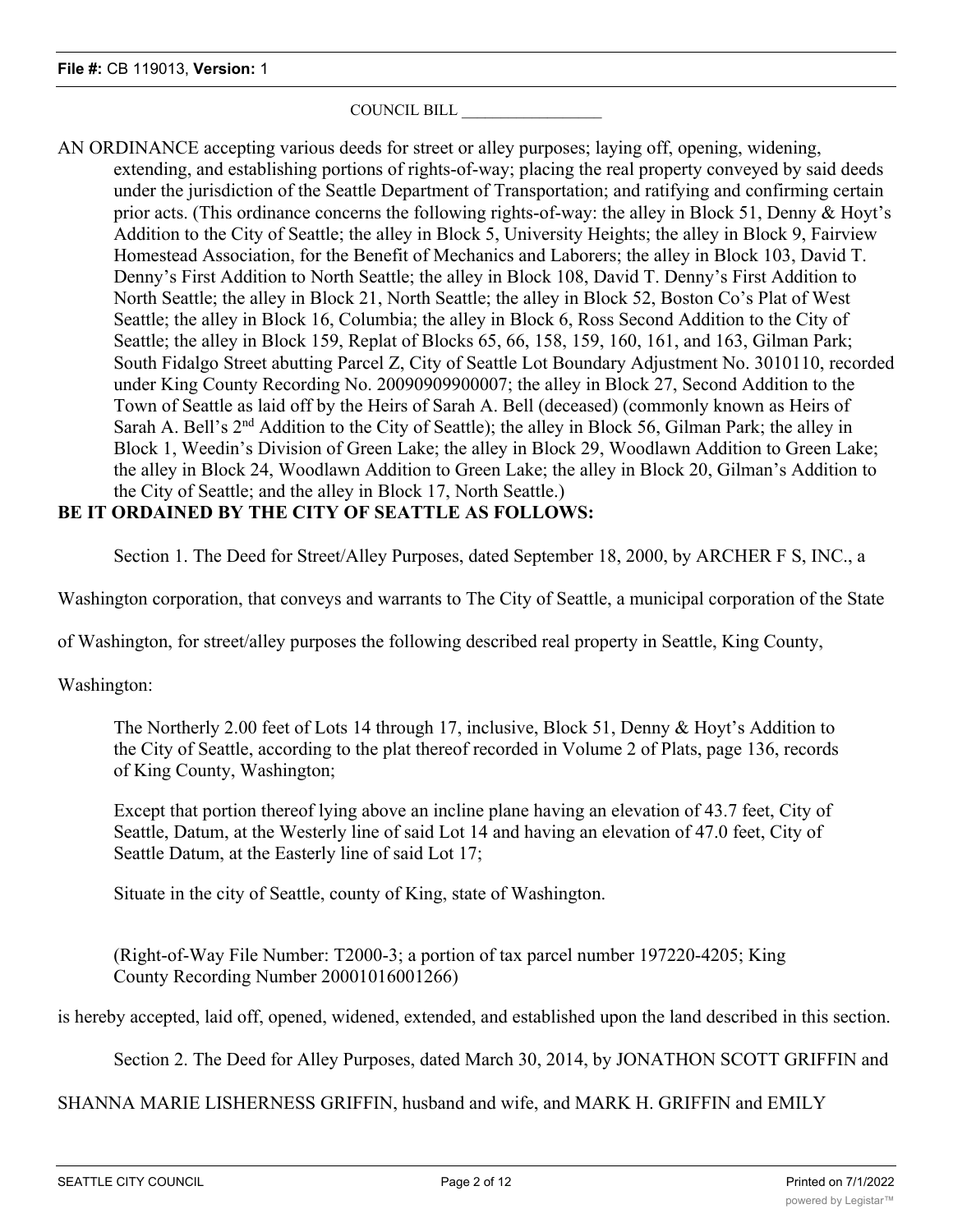MORRISON GRIFFIN, husband and wife, that conveys and warrants to The City of Seattle, a municipal

corporation of the State of Washington, for alley purposes the following described real property in Seattle, King

County, Washington:

The East 3.00 feet of Lot 31, Block 5, University Heights, according to the plat thereof, recorded in Volume 9 of Plats, page(s) 41, in King County, Washington,

Situate in the city of Seattle, county of King, state of Washington.

(Right-of-Way File Number: T2013-50; a portion of tax parcel number 881640-0860; King County Recording Number 20141014001339)

is hereby accepted, laid off, opened, widened, extended, and established upon the land described in this section.

Section 3. The Deed for Alley Purposes, dated April 4, 2016, by NASH - HOLLAND MINOR &

PONTIUS INVESTORS, LLC, a Delaware limited liability company, that conveys and warrants to The City of

Seattle, a municipal corporation of the State of Washington, for alley purposes the following described real

property in Seattle, King County, Washington:

The Westerly 2.00 feet of the following described property:

Lots 7, and 8, Block 9, Fairview Homestead Association, for the Benefit of Mechanics and Laborers, according to the plat thereof recorded in Volume 1 of Plats, page 119, records of King County, Washington.

Situate in the city of Seattle, King County, Washington.

(Right-of-Way File Number: T2015-20; a portion of tax parcel numbers 246740-0305 and 246740-0311; King County Recording Number 20160406000095)

is hereby accepted, laid off, opened, widened, extended, and established upon the land described in this section.

Section 4. The Deed for Alley Purposes, dated April 4, 2016, by NASH - HOLLAND MINOR &

PONTIUS INVESTORS, LLC, a Delaware limited liability company, that conveys and warrants to The City of

Seattle, a municipal corporation of the State of Washington, for alley purposes the following described real

property in Seattle, King County, Washington:

The Easterly 2.00 feet of the following described property:

Lots 4, 5, and 6, Block 9, Fairview Homestead Association, for the Benefit of Mechanics and Laborers, according to the plat thereof recorded in Volume 1 of Plats, page 119, records of King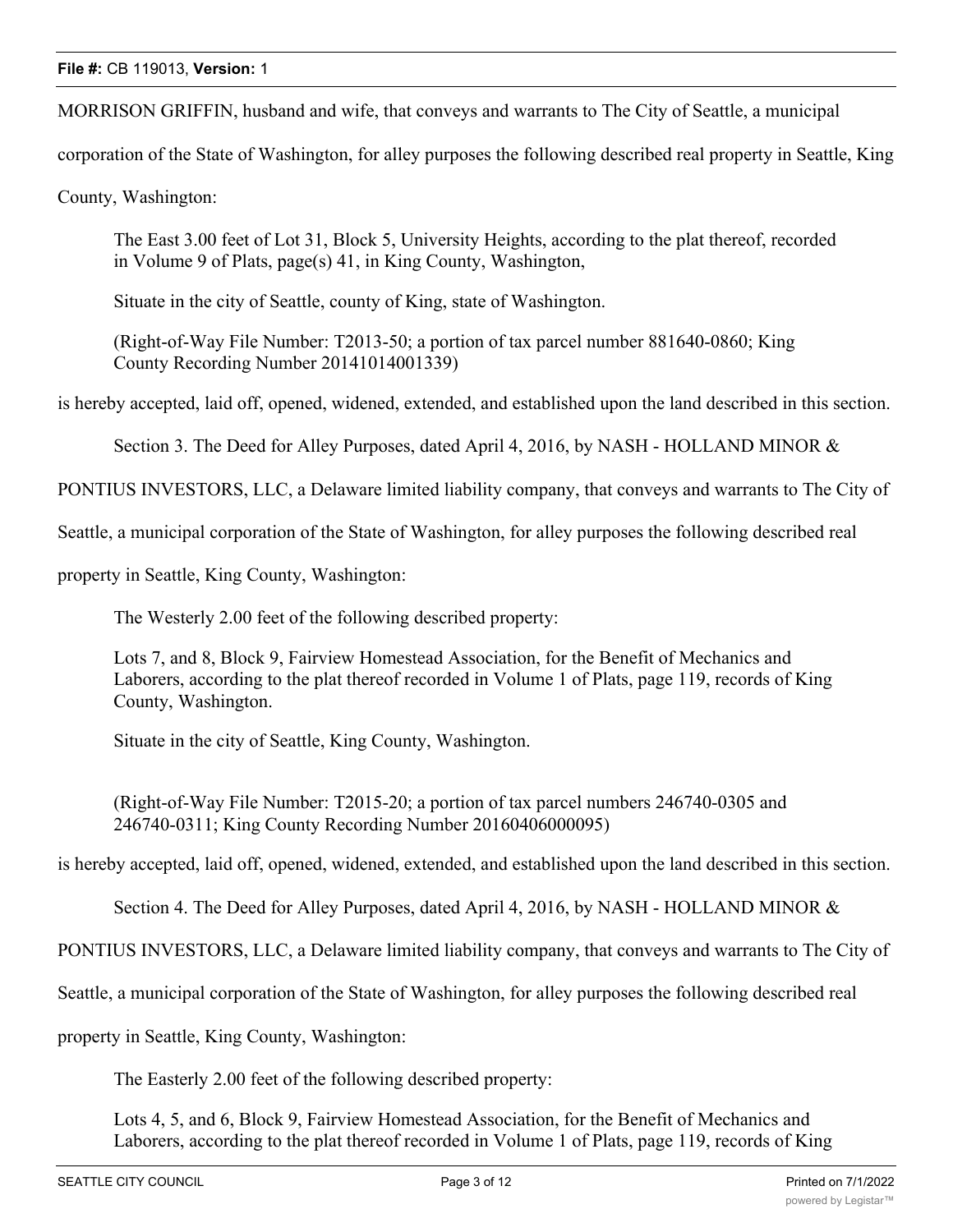County, Washington.

Situate in the city of Seattle, King County, Washington.

(Right-of-Way File Number: T2015-21; a portion of tax parcel numbers 246740-0285 and 246740-0300; King County Recording Number 20160406000088)

is hereby accepted, laid off, opened, widened, extended, and established upon the land described in this section.

Section 5. The Deed for Alley Purposes, dated February 5, 2016, by WC SEATTLE I SPE, LLC, a

Washington limited liability company, that conveys and warrants to The City of Seattle, a municipal

corporation of the State of Washington, for alley purposes the following described real property in Seattle, King

County, Washington:

A strip of land being the West 2.00 feet of Lot 5, Block 103 of David T. Denny's First Addition to North Seattle, according to the plat thereof recorded in Volume 1 of Plats, page 79, records of King County, Washington;

Containing an area of 120 square feet;

The above described 2.00 foot strip has upper and lower limits, defined by two planes between the Northwest corner of said Lot 5 and the Southwest corner of said Lot 5, as follows;

At the Northwest corner of said Lot 5, the upper limit elevation is 64.7 feet and the lower limit elevation is 34.7 feet;

At the Southwest corner of said Lot 5, the upper limit elevation is 67.6 feet and the lower limit elevation is 37.6 feet;

Said elevations described hereon are expressed in terms of the North American Vertical Datum of 1988 (NAVD88) as of the date of this instrument and are based upon City of Seattle Benchmark Number SNV-5119, being a brass cap, and is located at Southeast quadrant of Fairview Avenue North and Valley Street, having an elevation of 31.46 feet;

Situate in the city of Seattle, King County, Washington.

(Right-of-Way File Number: T2015-33; a portion of tax parcel number 198320-0345; King County Recording Number 20160208000840)

is hereby accepted, laid off, opened, widened, extended, and established upon the land described in this section.

Section 6. The Deed for Alley Purposes, dated April 11, 2016, by SOUTH LAKE UNION FAIRVIEW,

LLC, a Delaware limited liability company, that conveys and warrants to The City of Seattle, a municipal

corporation of the State of Washington, for alley purposes the following described real property in Seattle, King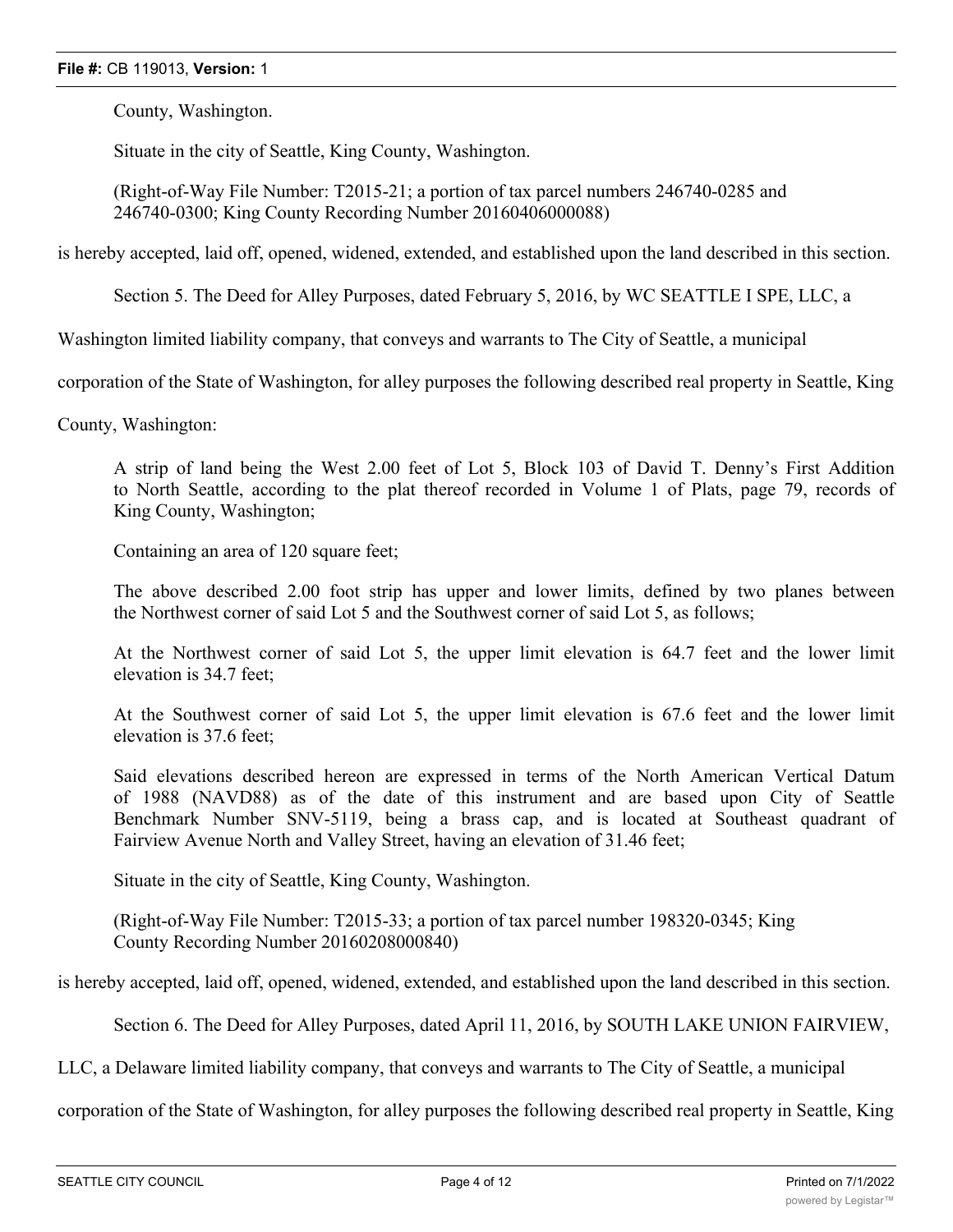County, Washington:

The West 2.00 feet of the following described property:

Lots 1 through 6, Block 108, David T. Denny's First Addition to North Seattle, according to the plat thereof recorded in Volume 1 of Plats, page 79, records of King County, Washington;

Situate in the city of Seattle, county of King, state of Washington.

(Right-of-Way File Number: T2015-47; a portion of tax parcel numbers 198320-0605, 198320- 0610, 198320-0615, and 198320-0626; King County Recording Number 20160414000455)

is hereby accepted, laid off, opened, widened, extended, and established upon the land described in this section.

Section 7. The Deed for Alley Purposes, dated March 14, 2016, by GDCV LOWER QUEEN ANNE,

LLC, a Delaware limited liability company, that conveys and warrants to The City of Seattle, a Washington

municipal corporation, for alley purposes the following described real property in Seattle, King County,

Washington:

The West 2.00 feet of the following described property:

Lot 6, Block 21, North Seattle (also showing of record as D. T. Denny's North Seattle Plat), according to the plat thereof recorded in Volume 1 of Plats, page 41, records of King County, Washington;

Situate in the city of Seattle, county of King, state of Washington.

(Right-of-Way File Number: T2015-55A; a portion of tax parcel number 198920-1070; King County Recording Number 20160315000894)

are hereby accepted, laid off, opened, widened, extended, and established upon the land described in this

section.

Section 8. The Deed for Alley Purposes, dated March 14, 2016, by GDCV LOWER QUEEN ANNE,

LLC, a Delaware limited liability company, that conveys and warrants to The City of Seattle, a municipal

corporation of the State of Washington, for alley purposes the following described real property in Seattle, King

County, Washington:

The East 2.00 feet of the following described property:

Lots 7 through 10, Block 21, North Seattle, (also showing of record as D. T. Denny's North Seattle Plat), according to the plat thereof recorded in Volume 1 of Plats, page 41, records of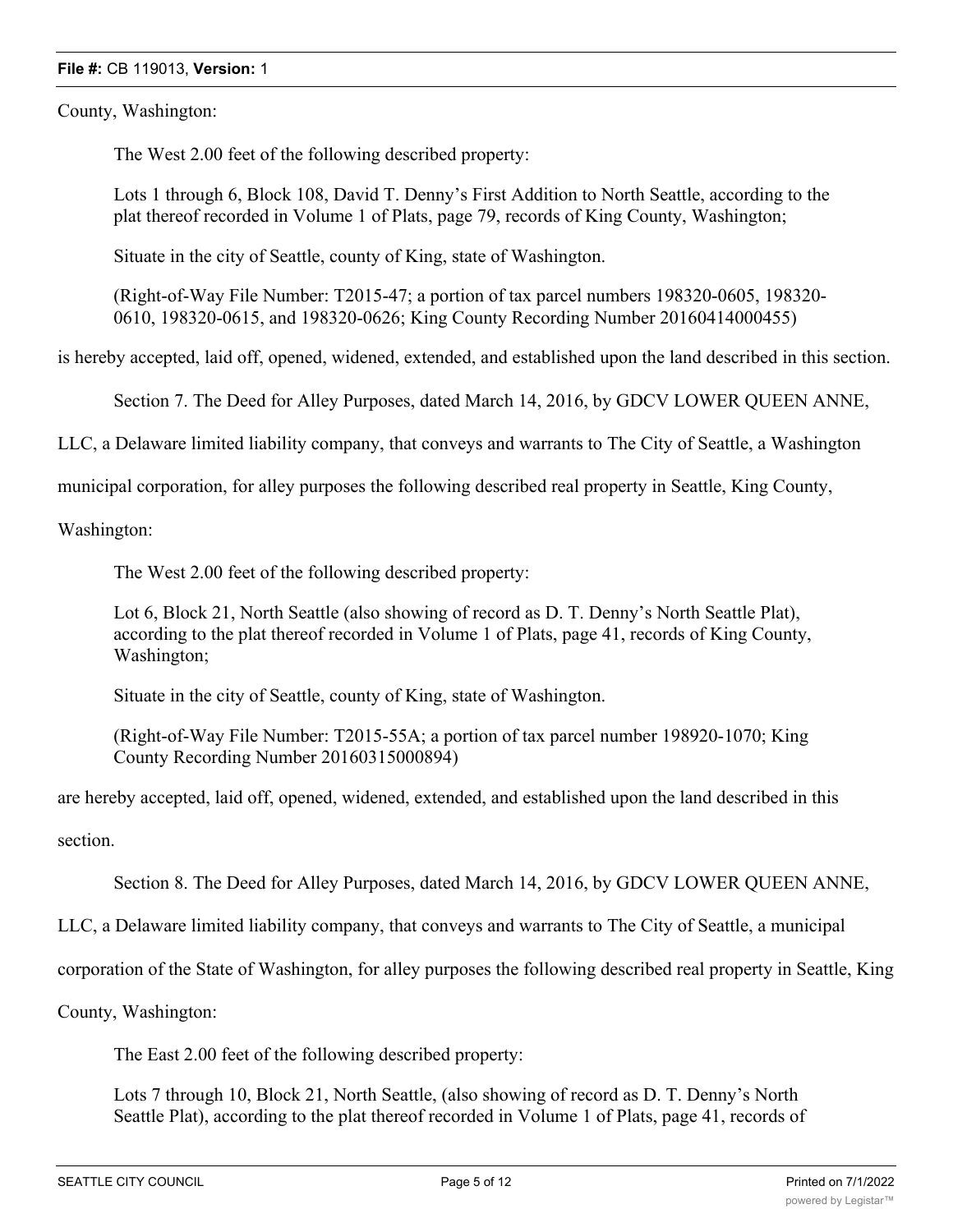King County, Washington;

Situate in the city of Seattle, county of King, state of Washington.

(Right-of-Way File Number: T2015-55B; a portion of tax parcel numbers 198920-1080, 198920- 1090, and 198920-1095; King County Recording Number 20160316000605)

is hereby accepted, laid off, opened, widened, extended, and established upon the land described in this section.

Section 9. The Deed for Alley Purposes, dated December 15, 2015, by QUAIL PARK OF WEST

SEATTLE, LLC, a Washington limited liability company, that conveys and warrants to The City of Seattle, a

municipal corporation of the State of Washington, for alley purposes the following described real property in

Seattle, King County, Washington:

The West 2.00 feet of the following described property:

Lots 4 through 10, Block 52, Boston Co's Plat of West Seattle, according to the plat thereof recorded in Volume 3 of Plats, page 19, records of King County, Washington,

Containing 350 square feet, more or less;

Situate in the city of Seattle, county of King, state of Washington.

(Right-of-Way File Number: T2015-61; a portion of tax parcel numbers 095200-6660, 095200- 6680, and 095200-6700; King County Recording Number 20160120001127)

is hereby accepted, laid off, opened, widened, extended, and established upon the land described in this section.

Section 10. The Deed for Alley Purposes, dated March 28, 2016, by 3700 HUDSON LLC, a

Washington limited liability company, that conveys and warrants to The City of Seattle, a municipal

corporation of the State of Washington, for alley purposes the following described real property in Seattle, King

County, Washington:

The North 1.00 foot of the following described property:

Lot 282, and the West half of Lot 283, Block 16, Columbia (also showing of record as Columbia Addition), according to the plat thereof recorded in Volume 7 of Plats, page 97, records of King County, Washington.

Situate in the city of Seattle, King County, Washington.

(Right-of-Way File Number: T2015-84; a portion of tax parcel number 170290-1710; King County Recording Number 20160330000815)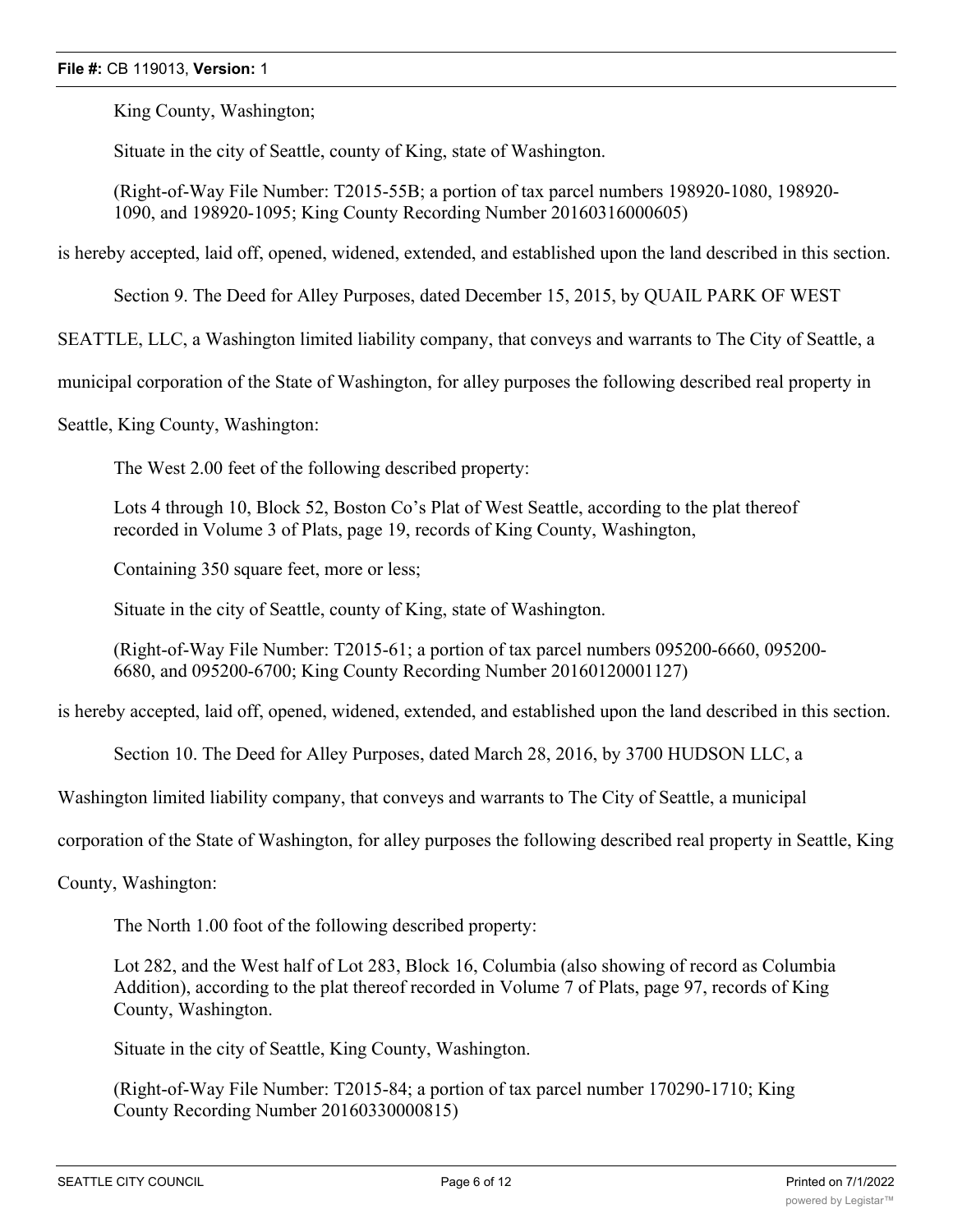is hereby accepted, laid off, opened, widened, extended, and established upon the land described in this section.

Section 11. The Deed for Alley Purposes, dated April 11, 2016, by SEAPOINT PROPERTIES LLC, a

Washington limited liability company, that conveys and warrants to The City of Seattle, a municipal

corporation of the State of Washington, for alley purposes the following described real property in Seattle, King

County, Washington:

The Northeasterly 0.50 feet of the following described property:

Lot 38, Block 6, Ross Second Addition to the City of Seattle, according to the plat thereof recorded in Volume 2 of Plats, page 140, in King County, Washington.

Situate in the city of Seattle, King County, Washington.

(Right-of-Way File Number: T2015-87; a portion of tax parcel number 744300-0855; King County Recording Number 20160414000843)

is hereby accepted, laid off, opened, widened, extended, and established upon the land described in this section.

Section 12. The Deed for Alley Purposes, dated January 21, 2016, by 1118 NW 50<sup>th</sup> LLC, a Washington

limited liability company, that conveys and warrants to The City of Seattle, a municipal corporation of the State

of Washington, for alley purposes the following described real property in Seattle, King County, Washington:

The North 4.00 feet of the following described property:

Lot 17, Block 159, Replat of Blocks 65, 66, 158, 159, 160, 161, and 163, Gilman Park, according to the plat thereof recorded in Volume 21 of Plats, page 19, records of King County, Washington.

Situate in the city of Seattle, county of King, state of Washington.

(Right-of-Way File Number: T2015-88; a portion of tax parcel number 276830-1715; King County Recording Number 20160121000978)

is hereby accepted, laid off, opened, widened, extended, and established upon the land described in this section.

Section 13. The Deed for Street Purposes, dated March 4, 2016, by WALTERS GRANDCHILDREN

WASHINGTON LLC, a Washington limited liability company, that conveys and warrants to The City of

Seattle, a municipal corporation of the State of Washington, for street purposes the following described real

property in Seattle, King County, Washington: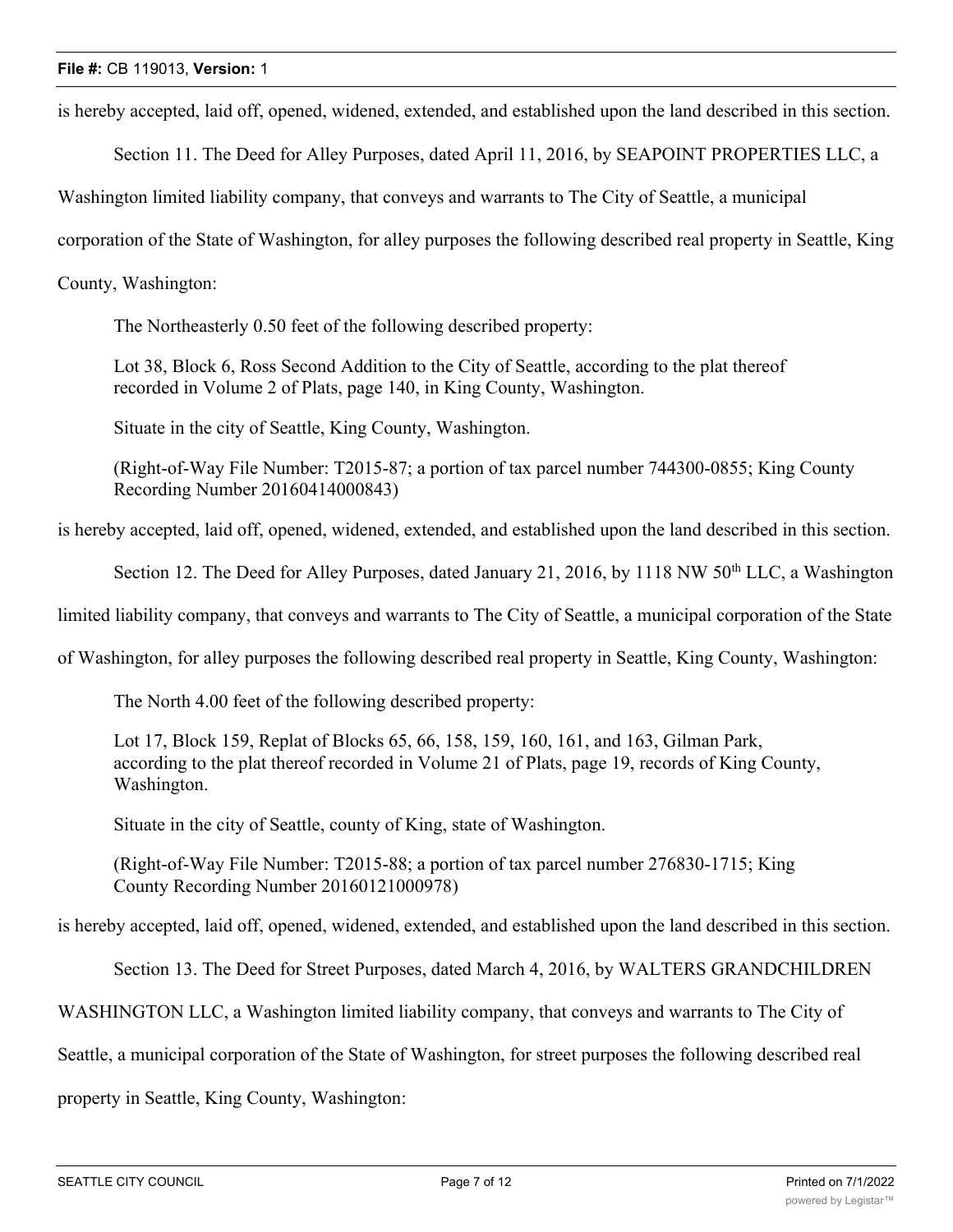The North 5.50 feet of the following described property:

Parcel Z, City of Seattle Lot Boundary Adjustment No. 3010110, recorded under Recording No. 20090909900007, and amended by Affidavit of Minor Correction of Map, recorded under Recording No. 20131011000564.

Situate in the city of Seattle, county of King, state of Washington.

(Right-of-Way File Number: T2015-89A; a portion of tax parcel number 202404-9054; King County Recording Number 20160309000956)

is hereby accepted, laid off, opened, widened, extended, and established upon the land described in this section.

Section 14. The Deed for Alley Purposes, dated January 4, 2016, by ELLIOTT NE LLC, a Washington

limited liability company, that conveys and warrants to The City of Seattle, a municipal corporation of the State

of Washington, for alley purposes the following described real property in Seattle, King County, Washington:

That portion of Lots 9, 10, 11, and 12, Block 27 of the Second Addition to the Town of Seattle as laid off by the Heirs of Sarah A. Bell, (deceased) (Commonly known as Heirs of Sarah A. Bell's 2<sup>nd</sup> Addition to the City of Seattle), being 4.00 feet Northerly, Easterly and Southeasterly of the following described line:

Commencing at the Easterly most corner of said Lot 12;

Thence South 42° 19' 59" West, along the Westerly right of way margin of Howell Street, a distance of 139.86 feet to the Southerly most corner of a 16 foot wide alley as dedicated on King County Superior Court Case Number 38082, also being the True Point of Beginning of the line to be described, having an upper limit elevation of 159.5 feet and a lower limit elevation of 129.5 feet;

Thence North 44° 47' 08" West, along the Easterly right of way margin of said alley, a distance of 186.46 feet to a tangent curve, concave to the East, having a radius of 25.00 feet;

Said location having an upper limit elevation of 151.6 feet and a lower limit elevation of 121.6 feet;

Thence Northeasterly along said curve an arc length of 38.00 feet, through a central angle of 87<sup>°</sup> 05' 34", to City of Seattle Acceptance Ordinance Number 54625, having an upper limit elevation of 151.3 feet and lower limit elevation of 121.3 feet;

Thence North 42° 18' 27" East, along the Southerly right of way margin of said Acceptance Ordinance, a distance of 105.41 feet to the Southerly right of way margin of  $9<sup>th</sup>$  Avenue and there terminating, having an upper limit elevation of 155.5 feet and a lower limit elevation of 125.5 feet;

The Southerly and Easterly most limits of the above described shall lengthen or shorten to terminate at the Westerly right of way margin of Howell Street and the Southerly right of way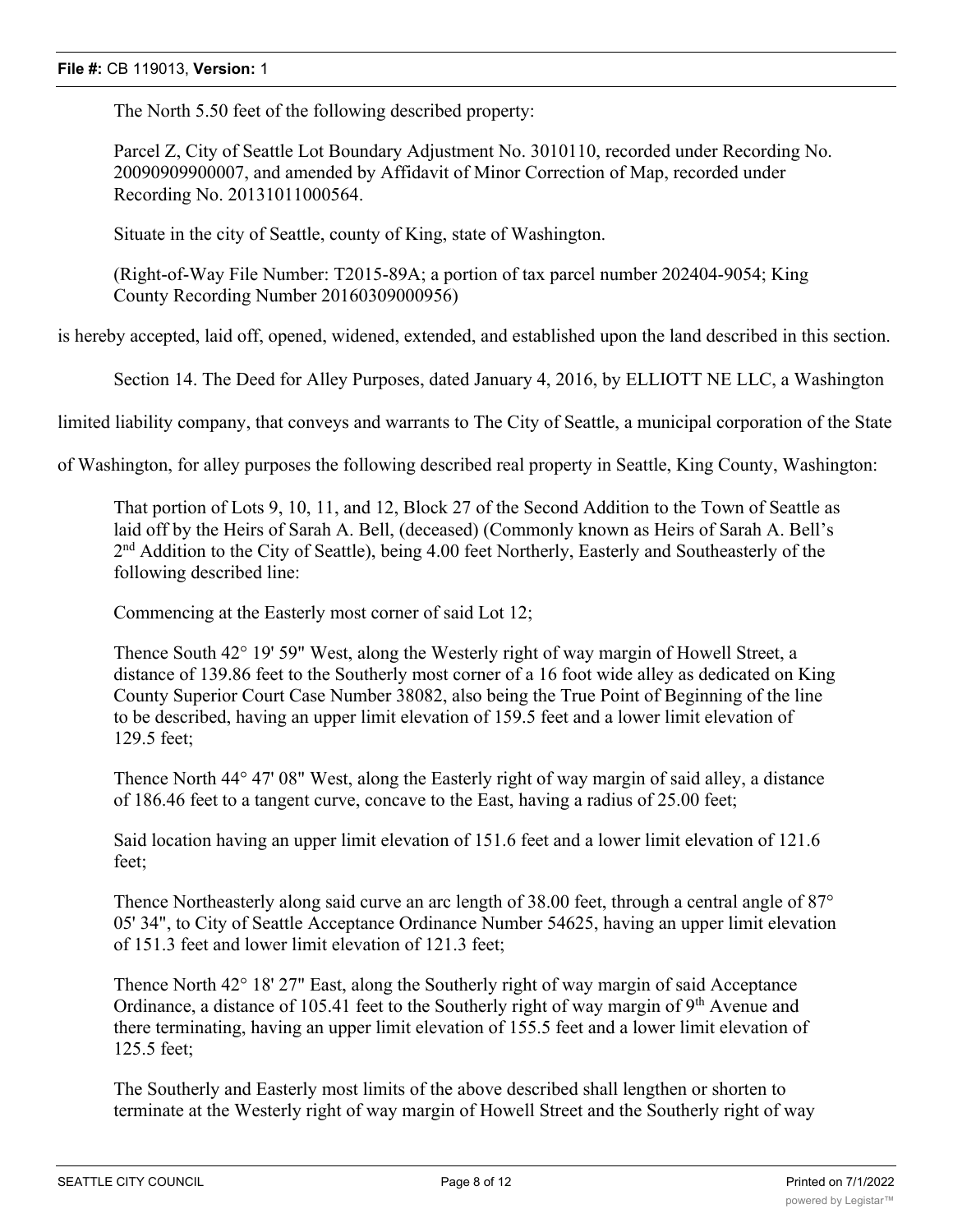margin of 9<sup>th</sup> Avenue;

Said elevations described herein are expressed in terms of the North American Vertical Datum of 1988 (NAVD 88) as of the date of this instrument and are based upon City of Seattle Benchmark ID 3832-2204, being a 3" diameter brass cap stamped "BRH 38010", located in a handicap ramp at the East quadrant of  $9<sup>th</sup>$  Avenue and Stewart Street with an elevation of 125.26 feet;

Containing an area of 1,307 square feet;

Situate in the city of Seattle, King County, Washington.

(Right-of-Way File Number: T2015-90A; a portion of tax parcel number 066000-0740; King County Recording Number 20160107000670)

is hereby accepted, laid off, opened, widened, extended, and established upon the land described in this section.

Section 15. The Deed for Alley Purposes, dated March 28, 2016, by LMV 1701 BALLARD

HOLDINGS, LLC, a Delaware limited liability company, that conveys and warrants to The City of Seattle, a

municipal corporation of the State of Washington, for alley purposes the following described real property in

Seattle, King County, Washington:

The South 5.00 feet of the following described property:

Lots 10 through 15, Block 56, Gilman Park, according to the plat thereof, recorded in Volume 3 of Plats, page 40, records of King County, Washington,

Except the South 5.00 feet thereof, condemned by the City of Seattle in King County Superior Court Cause No. 67008, as provided by City of Seattle Ordinance No's 19668 and 19254.

Situate in the city of Seattle, King County, Washington.

(Right-of-Way File Number: T2015-92; a portion of tax parcel 276770-0770, 276770-0775, 276770-0780, 276770-0785, 276770-0790 and 276770-0795; King County Recording Number 20160411000747)

is hereby accepted, laid off, opened, widened, extended, and established upon the land described in this section.

Section 16. The Deed for Alley Purposes, dated March 9, 2016, by LIV ROOSEVELT, LLC, a

Washington limited liability company, that conveys and warrants to The City of Seattle, a municipal

corporation of the State of Washington, for alley purposes the following described real property in Seattle, King

County, Washington:

The Easterly 2.00 feet of the following described property: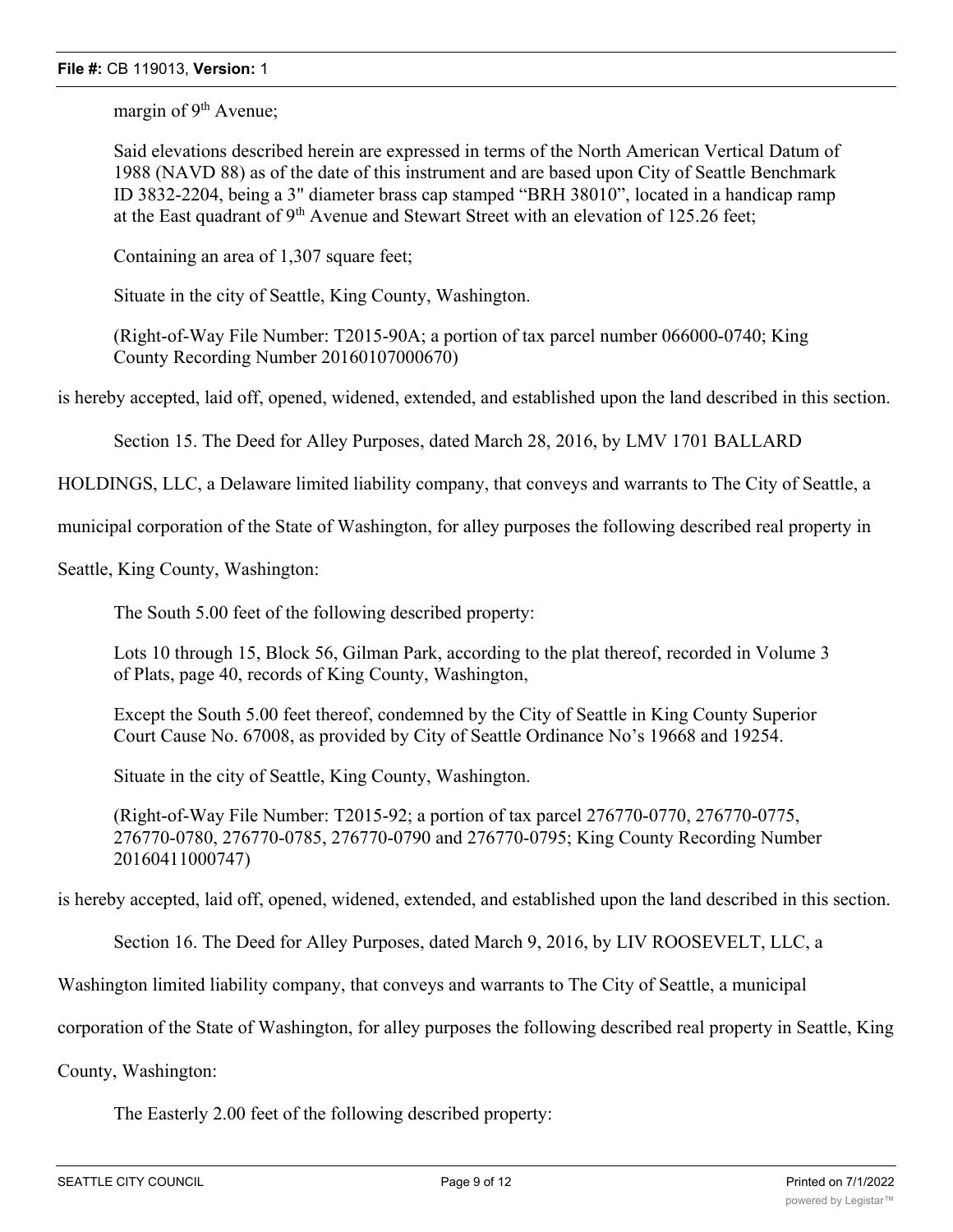Lot 15, Block 1, Weedin's Division of Green Lake Addition to Seattle, according to the plat thereof recorded in Volume 5 of Plats, page 27, records of King County, Washington.

Situate in the city of Seattle, King County, Washington.

(Right-of-Way File Number: T2015-93B; a portion of tax parcel number 922140-0110; King County Recording Number 20160310000252)

is hereby accepted, laid off, opened, widened, extended, and established upon the land described in this section.

Section 17. The Deed for Alley Purposes, dated February 12, 2016, by GREENSTREAM

INVESTMENTS, LLC, a Washington limited liability company, that conveys and warrants to The City of

Seattle, a municipal corporation of the State of Washington, for alley purposes the following described real

property in Seattle, King County, Washington:

The Northwesterly 0.50 feet of Lot 12 and the Northwesterly 0.50 feet of the Northeasterly 10 feet of Lot 13, Block 29, Woodlawn Addition to Green Lake, according to the plat thereof recorded in Volume 6 of Plats, page 20, records of King County, Washington.

Situate in the city of Seattle, King County, Washington.

(Right-of-Way File Number: T2015-94; a portion of tax parcel number 952810-1330; King County Recording Number 20160212000655)

is hereby accepted, laid off, opened, widened, extended, and established upon the land described in this section.

Section 18. The Deed for Alley Purposes, dated February 24, 2016, by ISOLA REAL ESTATE V, LLC,

a Washington limited liability company, that conveys and warrants to The City of Seattle, a municipal

corporation of the State of Washington, for alley purposes the following described real property in Seattle, King

County, Washington:

The Northwesterly 0.5 feet of the following described property:

Lots 7, 8, 9, 10 and the Northeasterly  $\frac{1}{2}$  of Lot 11, Block 24, Woodlawn Addition to Green Lake, according to the plat thereof recorded in Volume 6 of Plats, page 20, records of King County, Washington.

Situate in the city of Seattle, county of King, state of Washington.

(Right-of-Way File Number: T2015-99; a portion of tax parcel numbers 952810-1010, 952810- 1000, and 952810-0995; King County Recording Number 20160301000894)

is hereby accepted, laid off, opened, widened, extended, and established upon the land described in this section.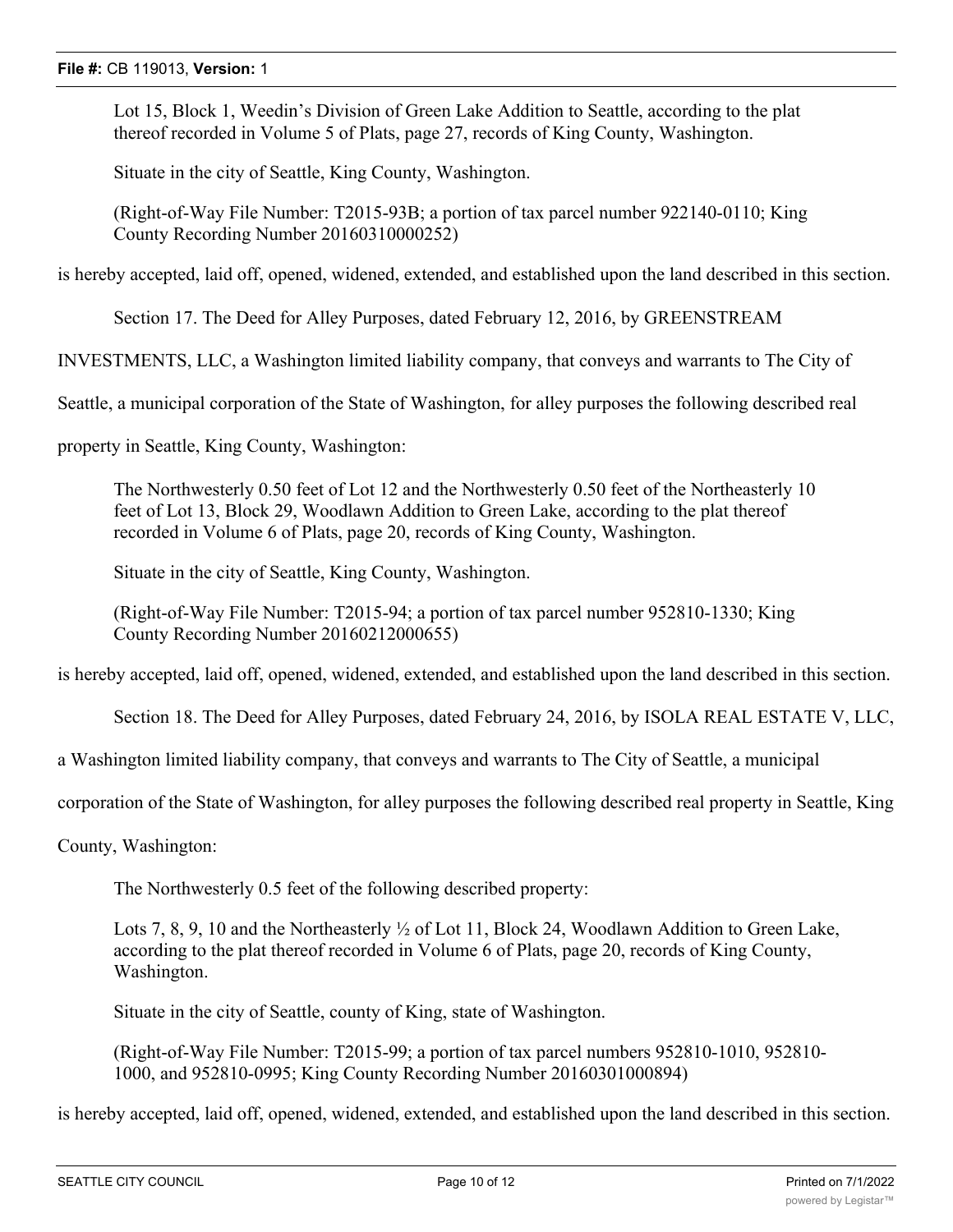Section 19. The Deed for Alley Purposes, dated April 13, 2016, by KAMIN PROPERTIES, L.L.C., a

Washington limited liability company, that conveys and warrants to The City of Seattle, a municipal

corporation of the State of Washington, for alley purposes the following described real property in Seattle, King

County, Washington:

The East 2.00 feet of the following described property:

Lot 3, Block 20, Gilman's Addition to the City of Seattle, according to the plat thereof recorded in Volume 5 of Plats, page 93, records of King County, Washington.

Situate in the city of Seattle, county of King, state of Washington.

(Right-of-Way File Number: T2016-2; a portion of tax parcel number 277060-2715; King County Recording Number 20160420000005)

is hereby accepted, laid off, opened, widened, extended, and established upon the land described in this section.

Section 20. The Deed for Alley Purposes, dated April 19, 2016, by QUEEN ANNE 2<sup>nd</sup> AVE LP, a

Washington limited partnership, that conveys and warrants to The City of Seattle, a municipal corporation of

the State of Washington, for alley purposes the following described real property in Seattle, King County,

Washington:

The East 2.00 feet of the following described property:

Lot 7 and 8, Block 17, North Seattle, according to the plat thereof recorded in Volume 1, page 41, records of King County, Washington, (also known as Lot 7 and 8, Block 17, D. T. Denny's Waterfront Addition to the City of Seattle, according to the plat thereof recorded in Volume 2 of Plats, page 61, records of King County, Washington),

Except that portion of Lot 7 taken for public roadway in King County Superior Court Cause No. 78943,

Containing 140 square feet, more or less.

Situate in the city of Seattle, county of King, state of Washington.

(Right-of-Way File Number: T2016-6; a portion of tax parcel number 198920-0880; King County Recording Number 20160421000039)

is hereby accepted, laid off, opened, widened, extended, and established upon the land described in this section.

Section 21. The real properties conveyed by the deeds described above are placed under the jurisdiction